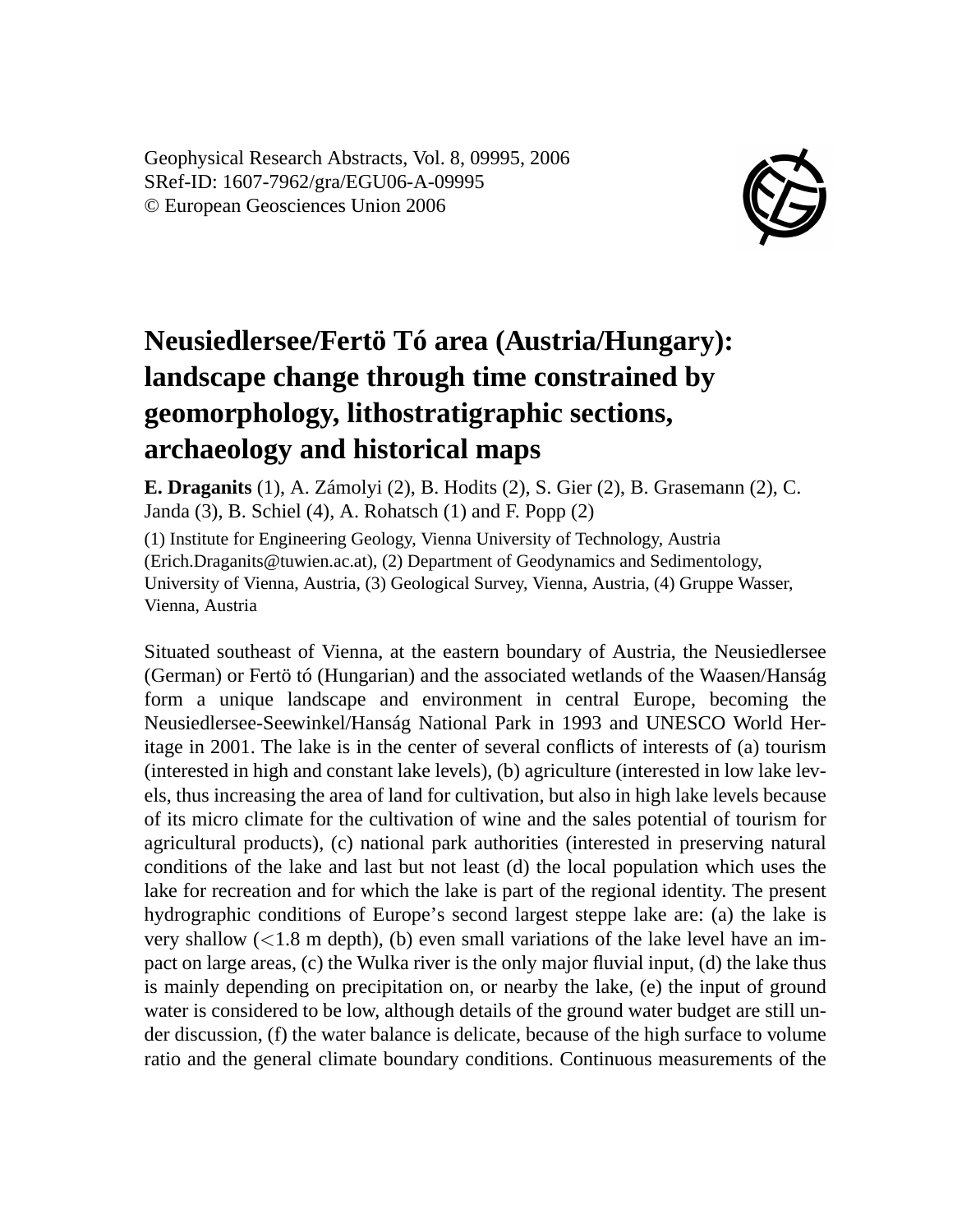lake water level started in 1932; in this period, the minimum lake level (measured in altitude above the Austrian zero-level in Trieste, Adriatic Sea) was 114.50 m, the maximum 116.08 m and the mean value was 115.30 m (source: http://byc.at). However, the present boundary conditions of the Neusiedlersee are very different from the natural situation; modifications of the hydrological system have a long history, reaching back at least several centuries. There are several possibilities for the reconstruction of former lake extensions and hydrological conditions. Beginning with - to our knowledge - the first historical map showing the Neusiedlersee (ca. 1490 Henricus Martellus Germanicus) there are many maps (and more or less exact copies of maps) showing the lake at various scales and variable exactness. The first maps of the lake with nearly modern standards have been produced in 1784, when the first Austrian Land survey has been carried out in this area at a scale of 1:28,800. Generally, the historic maps show that at least occasionally (a) the area of the lake was much larger, (b) during periods with high water level the lake formed a continuous water surface with the Hanság area, (c) the rivers Ikva and Répce flowed into this large lake and (d) most of the maps show an outflow at the eastern part of the lake (Rábca river), (e) the lake was completely dry occasionally. During Danube floods at Györ, even Rába water flooded the Fertö tó/Hanság area. The general distribution of archaeological sites indicates that areas with altitudes below some 119-120 m asl have been avoided in the past. However, there are also very few archaeological sites even within the present lake, witnessing the large amplitude of lake level changes. Geological maps show that the Neusiedlersee is surrounded by muddy sediments that have been recognized as "lake clays" by the mapping geologists. These lake clays can be found up to about 119-120 m above sea level (asl), indicating that former lake levels, at least occasionally, have been up to ca. 4 m higher compared to the average value of modern measurement during the last 70 years! Similar lake sediments and additionally peats have been mapped in the Hanság area and to the East of Lébény. Elongate ridges (so called "Seedamm") broadly parallel to the eastern lake shore have been recognized early. They consist of sand and pebbly sand, commonly enriched in heavy minerals; they are interpreted as accreted beach ridges. Three different generations of these beach ridges have been recognized in the literature, indicating different lake levels up to about 119-120 m asl. In summary, the reconstruction of the Neusiedlersee/Fertö tó by geomorphology, lithostratigraphic sections, archaeology and historical maps shows that the modern lake is very different compared to its natural hydrological conditions before the mid-16th century. At present, the Neusiedlersee is cut-off from most of its former fluvial inflows, drained during periods of high lake level by a large channel and in the last 50 years the uppermost groundwater table in the Hanság area has been lowered up to 2 m by extensive irrigation for agriculture and abundant drainage ditches. Under these circumstances even small climatic changes with lower precipitation and/or higher evaporation may